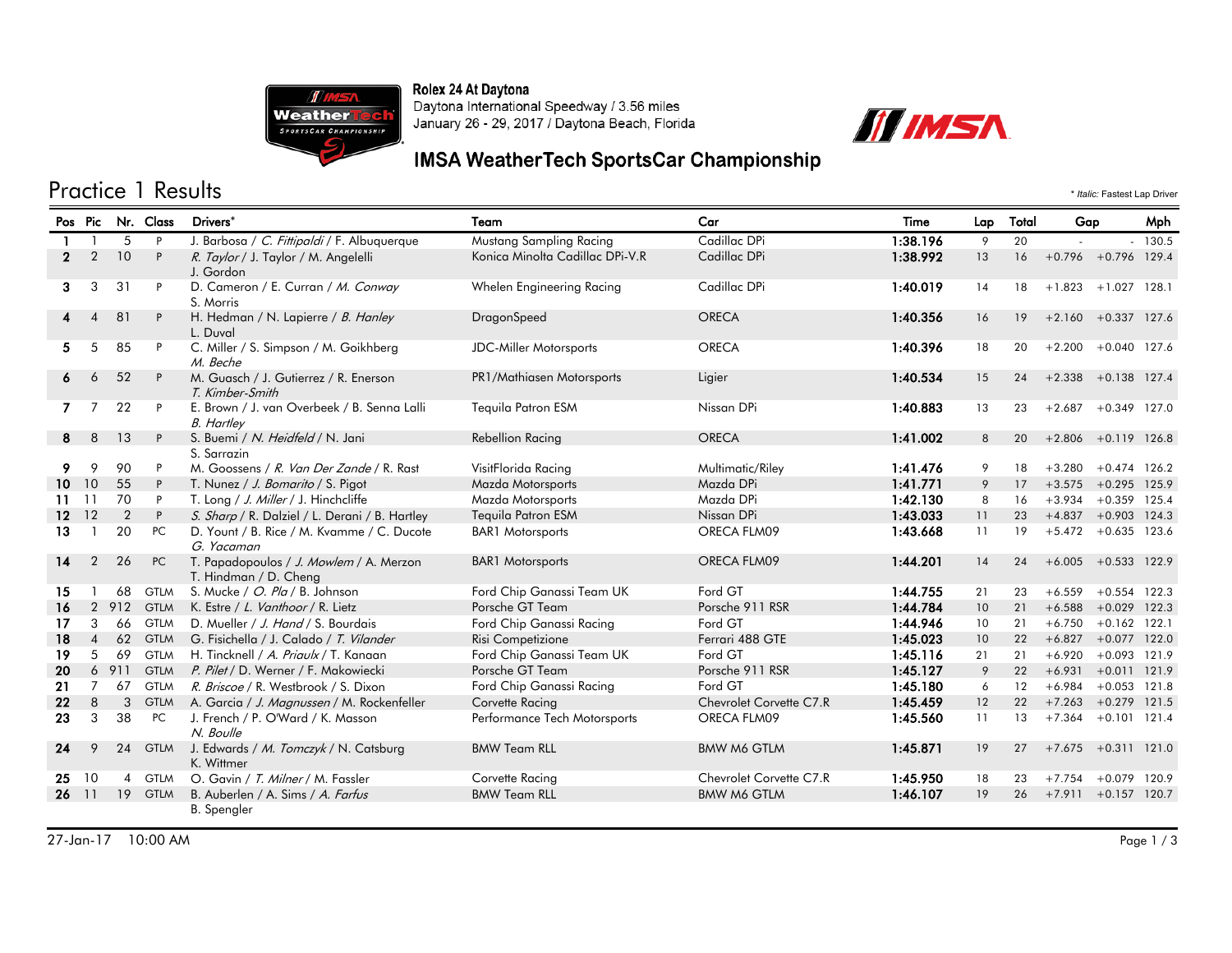Rolex 24 At Daytona



Daytona International Speedway / 3.56 miles January 26 - 29, 2017 / Daytona Beach, Florida



#### **IMSA WeatherTech SportsCar Championship**

## Practice 1 Results \* *Italic:* Fastest Lap Driver

|    | Pos Pic        |    | Nr. Class  | Drivers*                                                               | Team                                                      | Car                     | Time     | Lap            | Total | Gap                         |                        | Mph   |
|----|----------------|----|------------|------------------------------------------------------------------------|-----------------------------------------------------------|-------------------------|----------|----------------|-------|-----------------------------|------------------------|-------|
| 27 | $\overline{4}$ | 8  | PC         | B. Keating / R. Wickens / C. Cumming<br>J. Falb / R. Ruscitti          | <b>Starworks Motorsport</b>                               | ORECA FLM09             | 1:46.555 | 13             | 13    | $+8.359$                    | $+0.448$               | 120.2 |
| 28 |                | 63 | <b>GTD</b> | C. Nielsen / A. Balzan / M. Cressoni<br>S. Bird                        | Scuderia Corsa                                            | Ferrari 488 GT3         | 1:47.778 | 8              | 25    | $+9.582 + 1.223$ 118.9      |                        |       |
| 29 | $\overline{2}$ | 61 | <b>GTD</b> | C. Engelhart / R. Ineichen / R. Pampanini<br>M. Beretta / M. Pavlovic  | <b>GRT Grasser Racing Team</b>                            | Lamborghini Huracan GT3 | 1:47.864 | 9              | 26    | $+9.668$                    | $+0.086$ 118.8         |       |
| 30 | 3              | 29 | <b>GTD</b> | C. De Phillippi / C. Mies / J. Gounon<br>J. Schmidt                    | Montaplast by Land-Motorsport                             | Audi R8 LMS GT3         | 1:48.049 | 8              | 23    | $+9.853$                    | $+0.185$ 118.6         |       |
| 31 | 4              | 51 | <b>GTD</b> | P. Mann / M. Mediani / A. Pier Guidi<br>D. Rigon / R. Mastronardi      | Spirit of Race                                            | Ferrari 488 GT3         | 1:48.060 | 20             | 24    |                             | $+9.864 + 0.011$ 118.5 |       |
| 32 | 5              | 88 | PC         | S. Mayer / J. Dayson / A. Popow<br>S. Rayhall / C. Daly                | <b>Starworks Motorsport</b>                               | ORECA FLM09             | 1:48.094 | 15             | 19    | $+9.898 + 0.034$ 118.5      |                        |       |
| 33 | 5              | 50 | <b>GTD</b> | C. MacNeil / G. Jeannette<br>S. Van Gisbergen / T. Jaeger              | Riley Motorsports - WeatherTech Racing Mercedes - AMG GT3 |                         | 1:48.450 | 8              |       | 18 +10.254 +0.356 118.1     |                        |       |
| 34 | 6              | 54 | <b>GTD</b> | J. Bennett / C. Braun / P. Long / N. Jonsson                           | <b>CORE</b> autosport                                     | Porsche 911 GT3 R       | 1:48.605 | 17             |       | $21 + 10.409$               | $+0.155$ 118.0         |       |
| 35 | $\overline{7}$ | 33 | GTD        | B. Keating / J. Bleekemolen<br>M. Farnbacher / A. Christodoulou        | Riley Motorsports - Team AMG                              | Mercedes - AMG GT3      | 1:48.614 | 10             |       | $12 + 10.418$               | $+0.009$ 117.9         |       |
| 36 | 8              | 16 | <b>GTD</b> | C. Lewis / G. Mul / K. Grala / B. Sandberg                             | Change Racing                                             | Lamborghini Huracan GT3 | 1:48.640 | 9              |       | $25 + 10.444$               | $+0.026$ 117.9         |       |
| 37 | 9              | 93 | <b>GTD</b> | A. Lally / K. Legge / M. Wilkins / G. Rahal                            | Michael Shank Racing w/<br>Curb-Agajanian                 | Acura NSX GT3           | 1:48.658 | 6              |       | $14 + 10.462 + 0.018$ 117.9 |                        |       |
| 38 | 10             | 75 | <b>GTD</b> | K. Habul / B. Said / T. Vautier / M. Engel<br>P. Morris                | SunEnergy1 Racing                                         | Mercedes - AMG GT3      | 1:48.687 | 12             |       | $23 + 10.491 + 0.029$ 117.9 |                        |       |
| 39 | 11             | 48 | <b>GTD</b> | B. Sellers / M. Snow / B. Miller<br>A. Caldarelli / D. von Moltke      | Paul Miller Racing                                        | Lamborghini Huracan GT3 | 1:48.792 | 8              |       | $21 + 10.596$               | $+0.105$ 117.7         |       |
| 40 | 12             | 11 | <b>GTD</b> | C. Engelhart / R. Ineichen<br>E. Perez Companc / M. Bortolotti         | <b>GRT Grasser Racing Team</b>                            | Lamborghini Huracan GT3 | 1:48.812 | 10             |       | 23 +10.616 +0.020 117.7     |                        |       |
| 41 | 13             | 59 | <b>GTD</b> | S. Smith / M. Cairoli / R. Renger<br>H. Proczyk / S. Muller            | Manthey Racing                                            | Porsche 911 GT3 R       | 1:48.823 | 11             |       | $28 + 10.627$               | $+0.011$ 117.7         |       |
| 42 | 14             | 28 | <b>GTD</b> | C. de Quesada / D. Morad / J. Lazare<br>M. de Quesada / M. Christensen | Alegra Motorsports                                        | Porsche 911 GT3 R       | 1:49.014 | 11             |       | $24 + 10.818 + 0.191$ 117.5 |                        |       |
| 43 | 15             | 73 | <b>GTD</b> | P. Lindsey / J. Bergmeister / M. McMurry<br>N. Siedler                 | Park Place Motorsports                                    | Porsche 911 GT3 R       | 1:49.170 | 24             |       | $24 + 10.974$               | $+0.156$ 117.3         |       |
| 44 | 16             | 57 | <b>GTD</b> | L. Aschenbach / A. Davis / M. Bell<br>R. Liddell                       | Stevenson Motorsports                                     | Audi R8 LMS GT3         | 1:49.176 | $\overline{7}$ |       | $18 + 10.980$               | $+0.006$ 117.3         |       |
| 45 | 17             | 86 | GTD        | J. Segal / O. Negri Jr. / T. Dyer<br>R. Hunter-Reay                    | Michael Shank Racing w/<br>Curb-Agajanian                 | Acura NSX GT3           | 1:49.279 | 10             |       | $17 + 11.083$               | $+0.103$ 117.2         |       |
| 46 | 18             | 96 | <b>GTD</b> | J. Marks / J. Klingmann / M. Martin                                    | Turner Motorsport                                         | <b>BMW M6 GT3</b>       | 1:49.297 | 11             |       | $23 + 11.101$               | $+0.018$ 117.2         |       |
|    |                |    |            | J. Krohn                                                               |                                                           |                         |          |                |       |                             |                        |       |